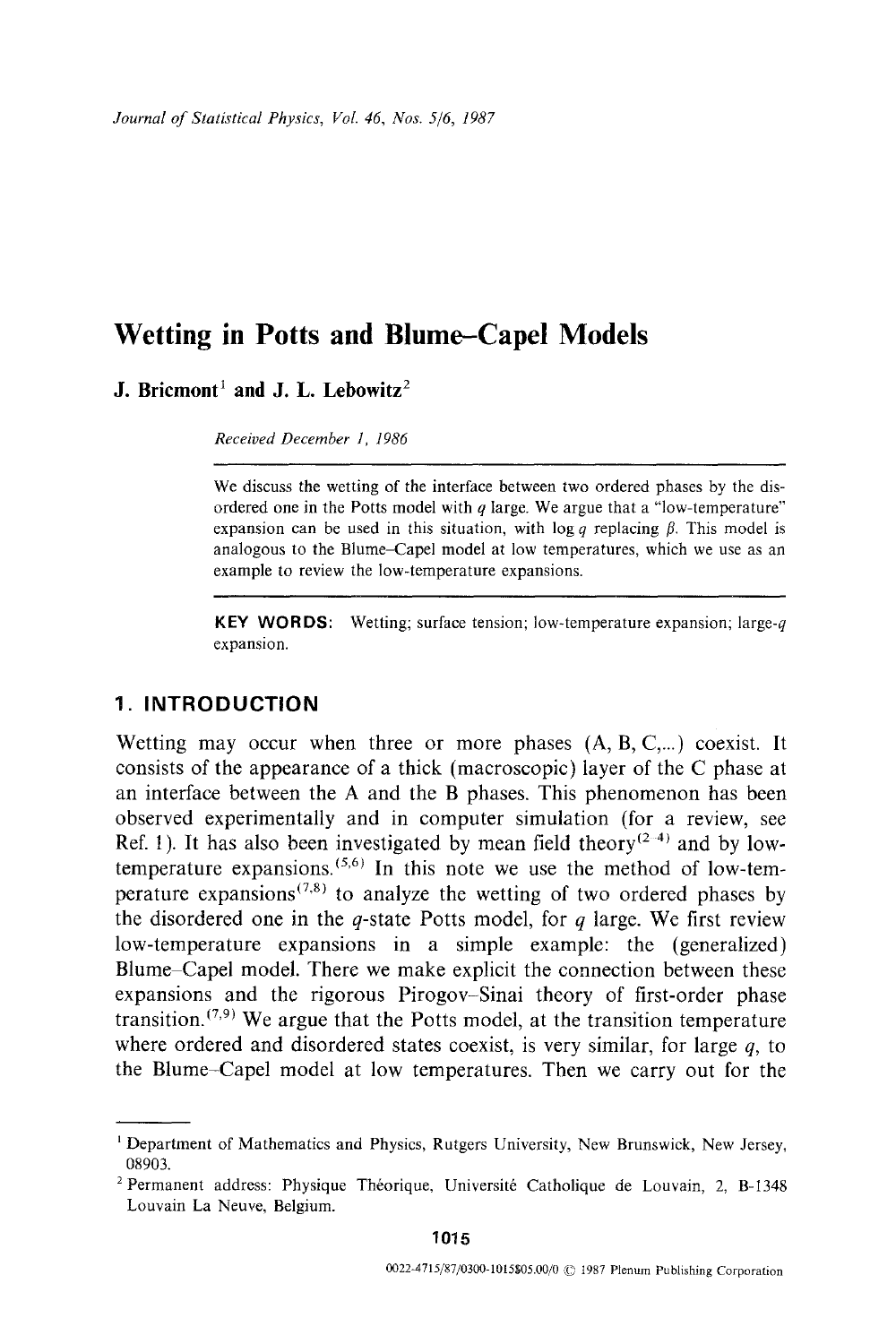Potts model a  $q^{-1/d}$  expansion similar to the one done in  $e^{-\beta}$  for the Blume-Capel model.

The criterion for deciding whether phase  $C$  wets an  $A-B$  interface is obtained by first computing the surface tensions between all possible interfaces,  $A-B$ ,  $A-C$ ,  $B-C$ . Then, if

$$
\tau_{AB} > \tau_{AC} + \tau_{BC} \tag{1.1}
$$

one expects a thick layer of the C phase to form itself at the A-B interface, while, if the reverse inequality holds, then the A-B interface should be thin. However, it is not immediately obvious how to define these surface tensions. Usually, e.g., in the Ising model, they are defined by imposing different boundary conditions (b.c.), say A on the top and B on the bottom of a large box, and then taking the difference between the free energy of that system and the average of the free energies with homogeneous b.c. (all A or all B). But, if wetting by the C phase does occur, then this A-B surface tension will actually equal  $\tau_{AC} + \tau_{BC}$ , so that the strict inequality in (1.1) never occurs for these "usual" tensions.

A similar problem occurs when one wants to compute a bulk phase diagram at low temperatures. Suppose that we have two possible phases, A and B; then one is supposed to compute the free energy of each phase and see which is the lowest. This gives the true thermodynamic phase; equality of these free energies yields the coexistence line. However, again, if one carries out an honest computation, one always obtains, independent of the b.c., the same (true) free energy in the thermodynamic limit.

Nevertheless, for the bulk phase diagram, the comparison between free energies has a well-defined meaning in (low-temperature) perturbation theory. One computes the free energy of a "gas" of low-energy excitations of each of the ground states up to certain order in a perturbation series. These free energies will depend, in general, on which ground state is considered. The scheme described above to find the true thermodynamic phase becomes meaningful when applied to these "restricted" free energies. This is reviewed in Section 2, in the special, but typical, case of the Blume-Capel model. We emphasize that, for the bulk phase diagram, this perturbative scheme can be entirely justified using the Pirogov-Sinai theory.<sup> $(7,9)$ </sup>

In order to decide whether a given inteface is wetted or not by a third phase, we apply the same method as in the bulk, i.e., we associate to each interface a restricted surface tension that takes into account only the lowest energy excitations of the interface. This method has not been shown to be rigorous in this context (for some steps in this direction, see Ref. 10), but we feel quite confident that it gives the correct answers. We apply it first to the generalized Blume-Capel model (Section 2), and then to the Potts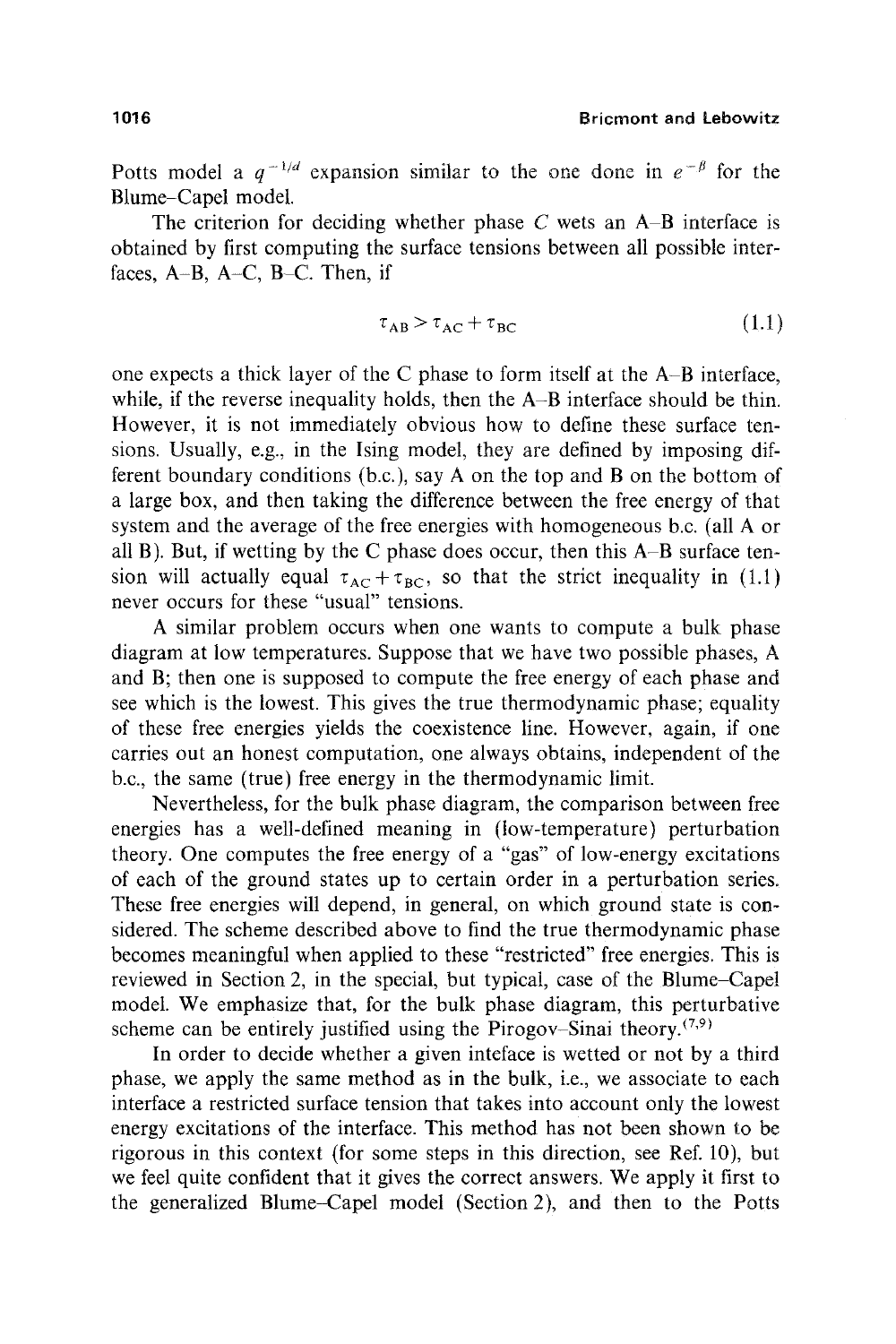model for large q. There, we start by explaining why in the Potts model, the large-q limit can be regarded as a low-temperature limit, while  $\beta$  plays the role of an external field. Then the application of our method is straightforward. It yields results in accordance with those of other methods, i.e., at the transition point the interface between two ordered phases is wetted by the disordered, high-temperature phase. While previous results were obtained for q near 2,<sup>(2)</sup> or in two dimensions,<sup>(1,11)</sup> ours are relevant for q large and for three or more dimensions. In two dimensions, the interface is one-dimensional, and low-temperature expansions in one dimension are somewhat ill-defined (see remarks at the end of Section 2).

# **2. GENERALIZED BLUME-CAPEL MODEL**

## **2.1. Low-Temperature Phase Diagram: Pirogov-Sinai Theory**

At each site  $x \in \mathbb{Z}^d$  ( $d \ge 2$ ), we have a "spin" variable  $S_x$  taking three values,  $-1$ , 0, and  $+1$ . The energy in a finite box A of a configuration  $S_A$ , given a b.c.  $S_{A^c}$  (i.e., a configuration outside A) is

$$
H_{\mu}(S_A \mid S_{A^c}) = \sum_{\langle xy \rangle \cap A \neq \emptyset} |S_x - S_y|^{\gamma} - \mu \sum_{x \in A} S_x^2 \tag{2.1}
$$

where  $\gamma > 0$  ( $\gamma = 2$  and  $\gamma = 1$  being the cases most frequently considered).

The equilibrium state in  $\Lambda$  is given by the probability distribution

$$
P(S_A | S_{A^c}) = Z^{-1}(A | S_{A^c}) \exp[-\beta H_{\mu}(S_A | S_{A^c})]
$$
 (2.2)

where  $\beta^{-1}$  is the temperature T and the partition function is

$$
Z(A|S_{A^c}) = \sum_{S_A} \exp[-\beta H_{\mu}(S_A|S_{A^c})]
$$
 (2.3)

The free energy per spin

$$
\psi(\beta,\mu) = \lim_{A \to \infty} -(\beta |A|)^{-1} \log Z(A|S_{A^c})
$$
\n(2.4)

is independent of  $S_{\text{AC}}$ .

For  $\mu$  equal zero in (2.1), the Hamiltonian  $H_0$  has three ground states:  $S_x = \alpha$ ,  $\forall x \in \mathbb{Z}^d$ , with  $\alpha = -1, 0, +1$ , while there are only two ground states  $(+1 \text{ and } -1)$  for  $\mu > 0$  and only one  $(S_r = 0)$  for  $\mu < 0$ .

It can be rigorously shown<sup>(7)</sup> (using the Pirogov-Sinai theory) that, at low temperatures, there exists a line  $\mu$ ,( $\beta$ ), approaching zero as  $\beta$  goes to infinity, on which three pure phases coexist. (By pure phase we mean here a Gibbs state<sup> $(12)$ </sup> that is translation-invariant and extremal, i.e., is not a combination of other Gibbs states). These phases are the limiting probability distributions obtained by letting  $A \uparrow \mathbb{Z}^d$  in (2.2) with the b.c.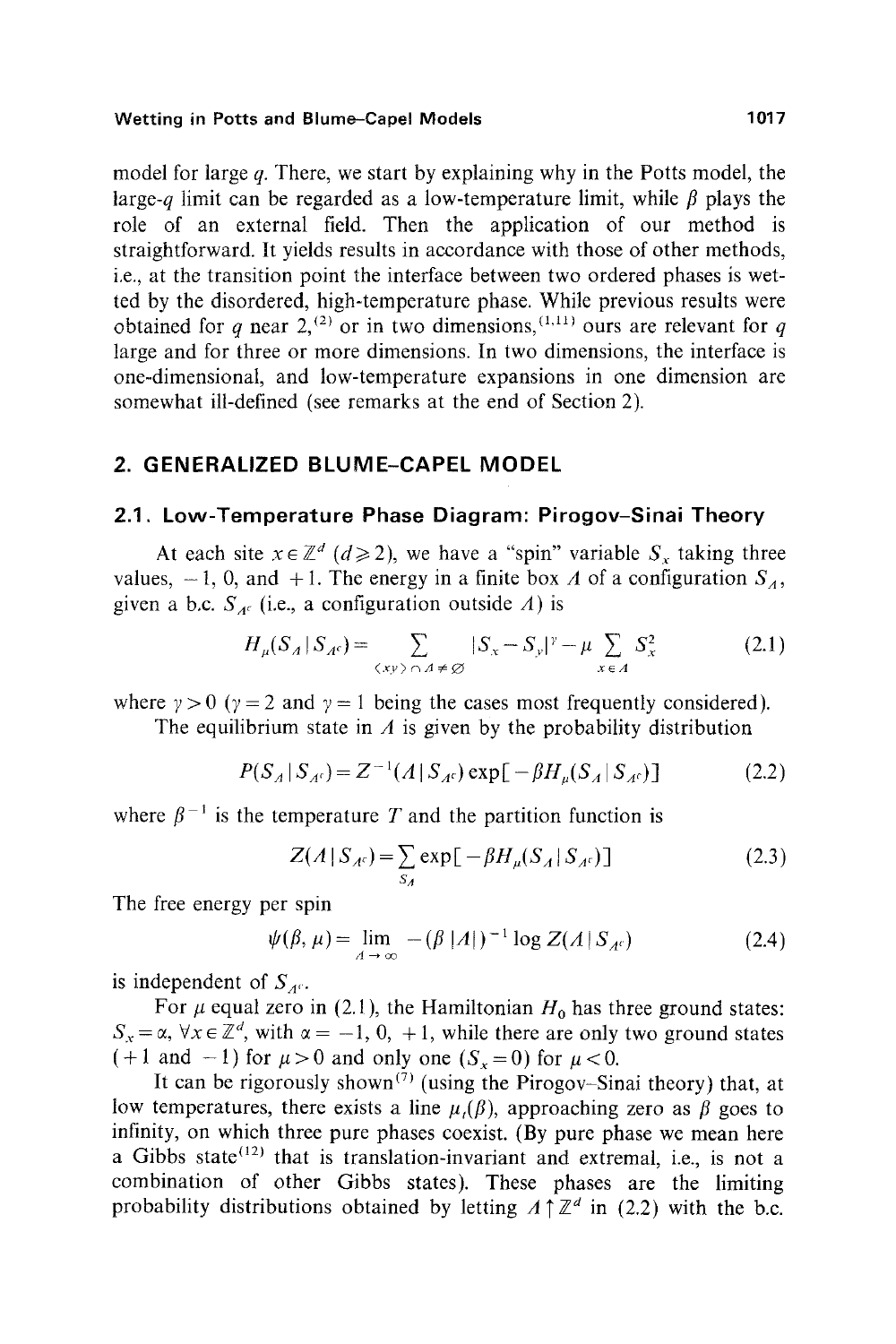$S_r = +1$ ,  $\forall x \in A^c$  (or = -1 or =0). Each of these states can be described as a small perturbation of the corresponding ground state. For example, for the state corresponding to  $+1$ , typical configurations will consist of a sea of  $+1$  spins with small islands of the other phases (0 or  $-1$ ).

For  $\mu > \mu$ ,( $\beta$ ), there are two pure phases corresponding to the +1 and  $-1$  ground states, while for  $\mu < \mu(\beta)$ , we have only one pure phase, corresponding to the 0 ground state. The magnetization of the  $+1$  or  $-1$ phases jumps discontinuously across  $\mu(\beta)$  and the transition there is of first order. This is the rigorous picture at low temperatures. For higher temperatures the transition is expected to become of second order (see Fig. 1). Here, we shall restrict our attention to small  $\mu$  and small temperatures, i.e., to the first-order transition.

Let us now review how one computes in perturbation theory the equation of the line  $\mu(\beta)$ . Before doing this, we emphasize that the Pirogov-Sinai theory is much deeper than the perturbative argument given below (which is a somewhat streamlined version of standard methods<sup> $(7,8)$ </sup>). It actually gives a completely rigorous description of the phase diagram for  $\beta$  large. Using this theory, one shows that the perturbation theory gives indeed the correct asymptotic expansion of  $\mu$ , $(\beta)$  as  $\beta \rightarrow \infty$ .<sup>(7)</sup>

We define an *excitation* of a ground state as a configuration that coincides with this ground state outside a finite region. The support of an excitation (i.e., the complement of the infinite connected set where the configuration coincides with the ground state) can be decomposed into con-



Fig. 1. Phase diagram of the Blume-Capel model,  $d = 2$ ,  $\gamma = 2$  (adapted from Ref. 1, Fig. 3). The line is  $T_t(\mu)$  [equivalently,  $\mu_t(\beta)$ ], on which three phases coexist. For  $T < T_t(\mu)$ , there are two phases (+ and -), while there is only one phase (0) above  $T<sub>i</sub>(\mu)$ . The solid part of the line corresponds to a first-order transition, while the dotted part is a second-order transition. The arrow is the line  $T \uparrow T_t(\mu)$  considered in Section 2.2.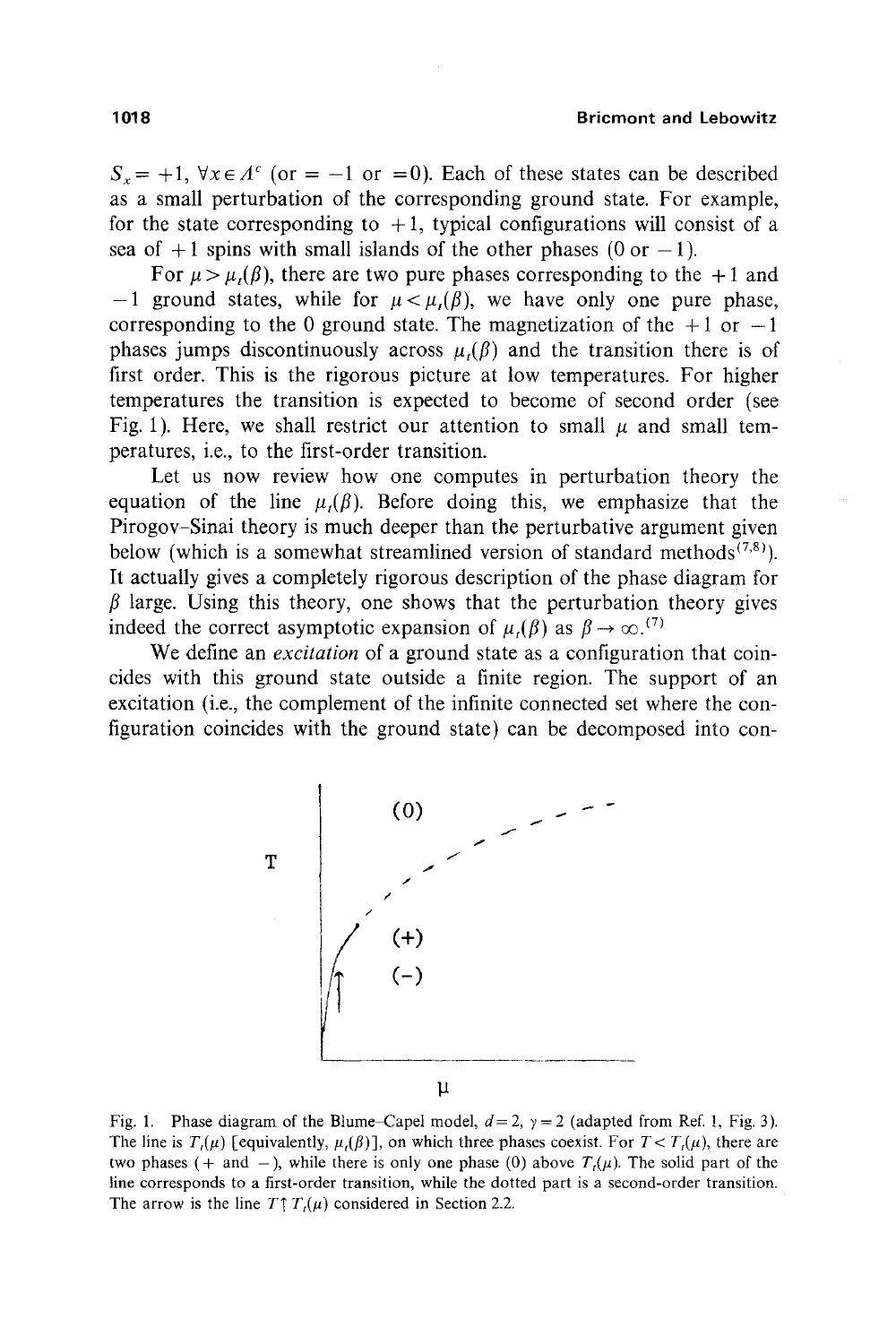nected components. The restriction of an excitation to such a component is called an *elementary excitation*. Let us consider the set of excitations  $\Omega(E)$ for which each elementary component has an energy, computed with the Hamiltonian  $H_0$ , (2.1), less than or equal to E. Observe that, for any fixed  $E$ , the support of an elementary excitation is bounded. This property, which is shared by many systems but not, e.g., by the one-dimensional Ising model, is called *regularity* of the Hamiltonian and is essential for this perturbative analysis to work.  $Q(E)$  is the configuration space of a "gas" of elementary excitations that feel a hard-core exclusion, since the supports of different excitations have to be disjoint from each other. If we take, for example,  $E=2d$ , then the elementary excitations of the 0 ground state correspond to isolated  $+1$  spins or  $-1$  spins surrounded by 0 spins, and the excitations of the  $+1$  ground state correspond to 0 spins surrounded by  $+1$  spins ( $-1$  spins are not permitted at this order because their energy is  $2^{\nu}2d > 2d$ ). Let

$$
Z_{\alpha}^{E}(A, \beta, \mu) = \sum_{S_A}^{E} \exp[-\beta H_{\mu}(S_A|\alpha)] \qquad (2.5)
$$

where the sum is restricted to the gas of elementary excitations of the ground state  $\alpha$  and we have b.c.  $S_x = \alpha$ ,  $x \in A^c$ . For example,

$$
Z_0^{2d}(A, \beta, \mu) = \sum_{S_A}^{2d} \exp[-\beta(N_+ + N_-)(2d - \mu)]
$$

where  $N_{+} = N_{+}(S_A)$  (resp.  $N_{-}$ ) is the number of elementary excitations consisting of isolated  $+1$  spins (resp.  $-1$  spins). On the other hand,

$$
Z_{+}^{2d}(A, \beta, \mu) = \left[\exp(\beta \mu |A|)\right] \sum_{S_A}^{2d} \exp\left[-\beta N_0(2d+\mu)\right]
$$

where  $N_0$  is the number of isolated 0 spins, and  $Z_{-}^{2d} = Z_{+}^{2d}$ , by symmetry.

The thermodynamic limit of the free energy of the gas of elementary excitations

$$
\psi_{\alpha}^{E}(\beta,\mu) = \lim_{\Lambda \to \infty} -(\beta |\Lambda|)^{-1} \log Z_{\alpha}^{E}(\Lambda,\beta,\mu) \tag{2.6}
$$

exists, by the usual subadditivity arguments, for any  $\beta$  and  $\mu$ .

In the above examples, we obtain for  $\beta$  large and  $|u| < 2d$ 

$$
\psi_0^{2d}(\beta,\mu) \approx -\frac{2}{\beta} \exp[-\beta(2d-\mu)]
$$
\n(2.7)

$$
\psi_{+}^{2d}(\beta,\mu) = \psi_{-}^{2d}(\beta,\mu) \approx -\mu - \frac{1}{\beta} \exp[-\beta(2d+\mu)]
$$
 (2.8)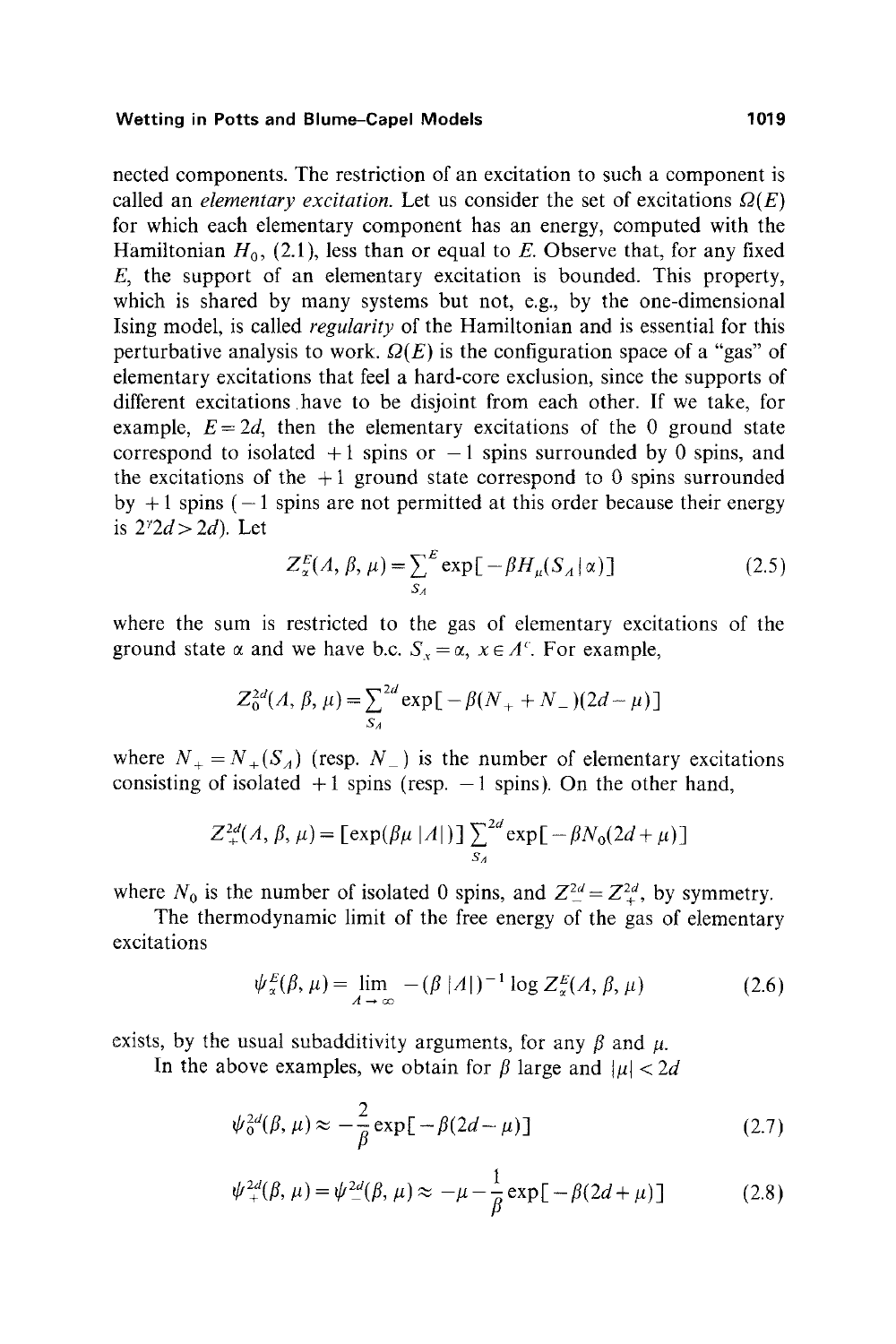#### 1020 Bricmont **and Lebowitz**

In general, there exists, for any fixed E, constants  $\mu(E)$  and  $\beta(E)$  such that, for  $|\mu| < \mu(E)$  and  $\beta > \beta(E)$ ,  $\psi_{\alpha}^{E}(\beta, \mu)$  is equal to the energy of the ground state  $\alpha$ , plus a convergent series in a finite number of variables  $(1/\beta)$  exp  $[-\beta E_i(\mu)]$ , where  $E_i(\mu)$  denotes the energy of the *i*th excitation as a function of  $\mu$ . [We emphasize that the excitations are ordered so that  $E_1(0) < E_2(0) < \cdots$ . For a proof of convergence, see Ref. 7. In general, one expects the convergence to be nonuniform in  $E$ .

The transition line  $\mu$ ,( $\beta$ ) is obtained by solving the equation

$$
\psi_{+}^{E}(\beta, \mu) = \psi_{-}^{E}(\beta, \mu) = \psi_{0}^{E}(\beta, \mu)
$$
\n(2.9)

where the first equality holds by symmetry. This yields  $\mu_i(\beta)$  up to an error of order  $o(e^{-\beta E})$ . From (2.7)-(2.9) we find that, to first order,  $\mu_1(\beta) \approx$  $(1/\beta)$  exp( $-2d\beta$ ), independent of  $\gamma$ .

*Remark.* For fixed E,  $\psi_{\alpha}^{E}$  is well-defined for all  $\mu$  and  $\beta$ . In particular,  $\psi_{\perp}^{E}$  is defined for values of  $\mu$  where the only pure phase corresponds to the 0 ground state, i.e.,  $\mu < \mu$ . (*β*), and vice versa. It is natural to ask: What is the exact meaning of  $\psi_{+}^{E}$  for those values of  $\mu$ ? It cannot be equal or close to the thermodynamic limit of the free energy defined with  $+1$  b.c., since this limit is independent of the b.c. In fact,  $\psi_0^E$  would be equal, up to terms of order  $e^{-\beta E}$ , to the true free energy. It cannot be said either that  $\psi^{E}(+1)$ is the analytic continuation of the true free energy, starting from the region  $\mu > \mu$ ,( $\beta$ ), because such an analytic continuation is, in general, impossible (see Ref. 13 for rigorous results). We do not in fact have any precise answer to the above question; it is presumably related to the "metastable free energy" of the + phase. All we can say at present is that  $\psi_{\alpha}^{E}$  for  $\mu \neq \mu_{i}(\beta)$  is a convenient tool to compute the transition line.

#### **2.2. Interfaces and Wetting**

Let us fix  $\mu > 0$  small and let the temperature be raised, starting from zero. Then we have two pure phases,  $+1$  and  $-1$ , and we reach a firstorder transition at a temperature T, [such that  $\mu = \mu_i(\beta_i)$ ] where the three phases coexist and above which only the 0 phase is present (see Fig. 1).

In order to study interfaces, one introduces the  $+/-$  b.c.: Put  $s_x = +1$ on the upper half of the boundary of a rectangular box A and  $s_x = -1$  on the lower half. Then we ask: what state is obtained in the thermodynamic limit with these b.c.? For T small, the answer is known and depends on the dimension. For  $d \ge 3$ , a "rigid" interface will separate the space into a +1 phase and a  $-1$  phase.<sup>(14,15)</sup> For  $d=2$ , however, the interface, being a line, will fluctuate "out of sight," and the resulting state will be a convex combination of the +1 and  $-1$  phases.<sup>(16-18)</sup> It is important to realize that,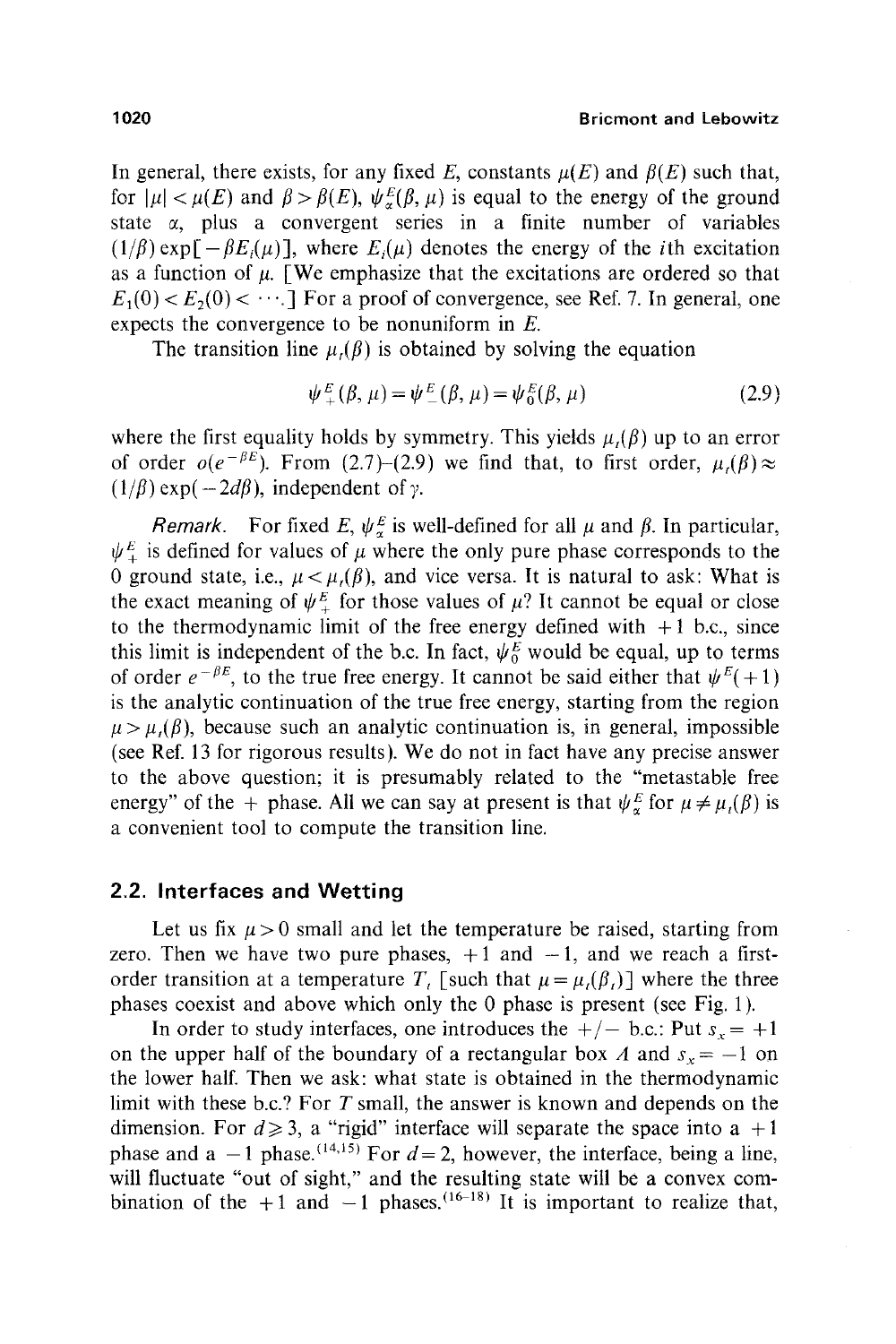despite these fluctuations, the interface is locally very sharp at low temperatures and separates the  $+1$  spins from the  $-1$  spins; in particular, there are very few 0 spins (this can be proven using the method of Ref. 19).

The question that we try to answer now is: what happens when  $T \uparrow T$ ? Two scenarios are possible: (a) the interface between the  $+$  and the  $$ phases remains sharp us to T, (locally sharp if  $d=2$ ) or, (b) the interface is "wetted" by the 0 phase, i.e., a thick layer of the 0 phase, whose thickness diverges as  $T \uparrow T_t$ , separates the + and the - phases. At  $T_t$  itself, one would then obtain the pure 0 phase in the thermodynamic limit with these  $+/-$  b.c. In case (b) a next question is: how does the thickness of the 0 layer diverge? In particular, does this happen continuously, or through a sequence of layering transitions? $(20,3,5,6)$ 

We have no rigorous answer to these questions at the present time. However, as we have just seen, the bulk properties can be rigorously decided on the basis of a perturbative calculation, using restricted free energies. We propose to do a similar calculation with free energies associated to the different interfaces, i.e., with surface tensions.

To carry out this program, we must find out which interfaces will be the ground states, in the thermodynamic limit, when we impose  $+/-$  b.c. The answer depends on y: For  $y < 1$ , there is just one ground state, given by a flat  $+/-$  interface, while for  $y > 1$  the ground state is infinitely degenerate, with  $n \ge 1$  number of layers of 0 spins. For  $\gamma = 1$ , we can have both situations: a sharp  $+/-$  interface or several layers of 0 spins. Let us see what happens to these ground-state interfaces along the transition line,  $\mu(\beta)$ . For  $\gamma < 1$ , one expects the  $+/-$  interface to remain sharp at low temperatures (this can probably be proven using the methods of Ref. 15). For  $y > 1$ , the thickness of the layer of 0 spins would tend to infinity in the thermodynamic limit, because of the entropic repulsion between the interface separating the  $+$  and the 0 spins, and the one separating the 0 and the **-** spins. This entropic repulsion can be analyzed in terms of a gas of lowenergy excitations of these interfaces, in a way similar to the one followed here.<sup>(10)</sup> Thus, the delicate point is  $\gamma = 1$ . In order to do as in the bulk, we introduce a surface tension of low-energy excitations of the interfaces.

Let us first define the "true" thermodynamic surface tensions between the different phases:

$$
\tau_{\alpha,\delta}(\beta,\mu) = \lim_{L \to \infty} -(\beta L^{d-1})^{-1} \log \frac{Z(A \mid \alpha,\delta)}{[Z(A \mid \alpha) Z(A \mid \delta)]^{1/2}} \qquad (2.10)
$$

where  $|A| = L^d$  and where  $Z(A | \alpha, \delta)$  is the partition function in A with  $\alpha$ b.c. on top and  $\delta$  b.c. on the bottom of A. The two other partition functions have homogeneous b.c., all  $\alpha$ , or all  $\delta$ ;  $\alpha$ ,  $\delta = +1$ , 0,  $-1$ ;  $\alpha \neq \delta$ . Now we define the corresponding restricted partition function  $Z_{\alpha,\delta}^E(A)$  by summing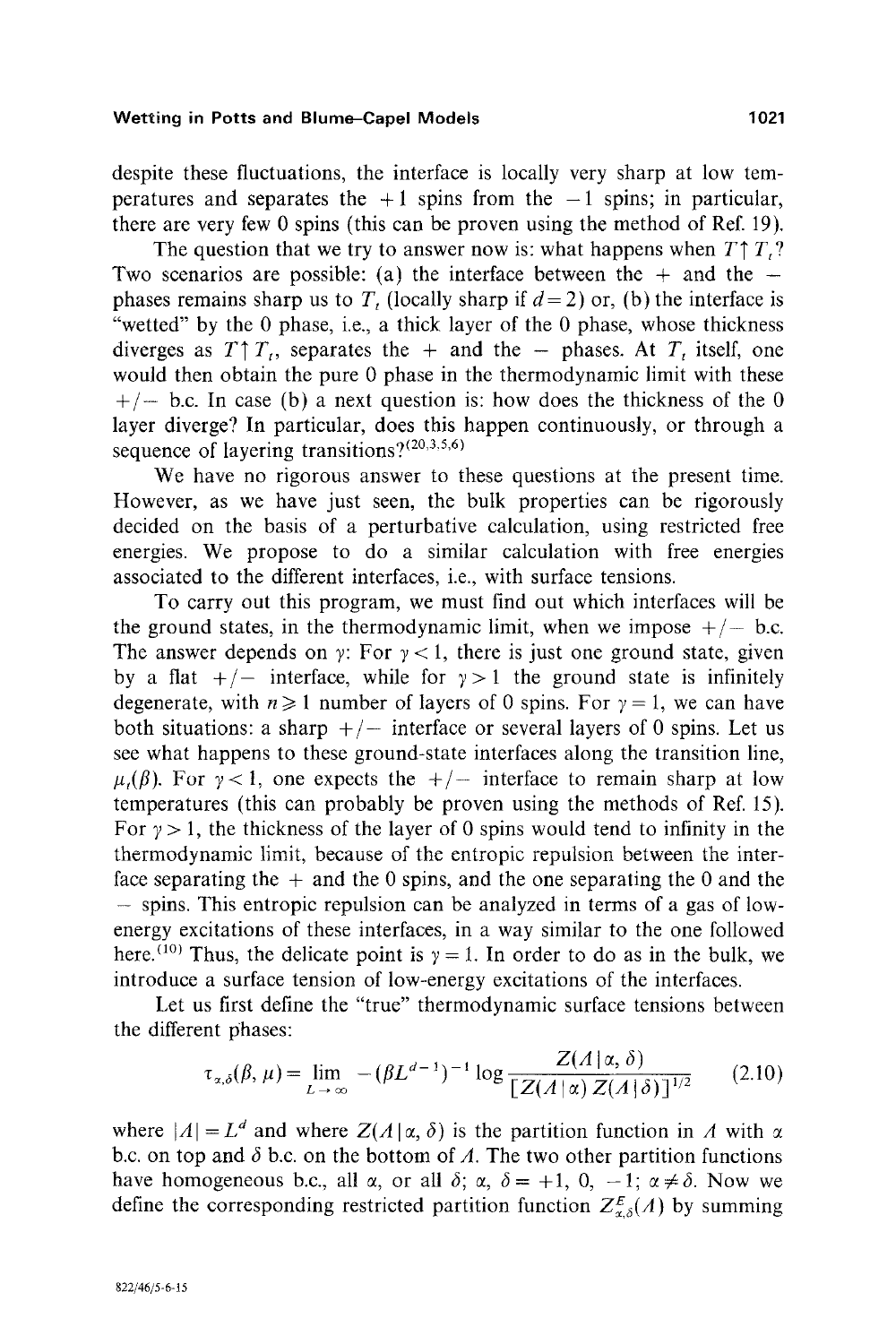only over configurations that coincide with a sharp  $\alpha/\delta$  interface outside A and differ from the  $\alpha/\delta$  ground state only on connected sets where the energy of an elementary excitation does not exceed E. The restricted surface tension  $\tau_{\alpha\delta}^E(\beta, \mu)$  is defined with this partition function, and with  $Z_{\alpha}^E(\Lambda)$ and  $Z_{\delta}^{E}(A)$ , defined in (2.5), inserted in (2.10). We now compute these restricted surface tensions, and if we find, as the computation below does, that

$$
\tau_{+,-}^{E}(\beta, \mu_{t}) > \tau_{+,0}^{E}(\beta, \mu_{t}) + \tau_{0,-}^{E}(\beta, \mu_{t}) = 2\tau_{+,0}^{E}(\beta, \mu_{t})
$$

for some E and large  $\beta$ , then we expect that the  $+/-$  interface will be wetted by an infinite layer of the 0 phase at low temperatures. If the reverse inequality was to hold, then one would expect the  $+/-$  interface to remain sharp even when all three phases coexist. Observe that, if the inequality holds in some direction for some E as  $\beta \to \infty$ , then it also holds for  $E' > E$ in the same limit, since the inclusion of excitations of energy larger than  $E$ only modifies the free energies by terms  $o(e^{-\beta E})$ .

For  $\tau_{+0}^E$ , in  $d \ge 3$ , one sees that the lowest energy excitations  $[E=2(d-1)]$  correspond to the insertion of either a 0 spin in the + halfspace, or  $a +$  spin in the 0 half-space (see Fig. 2a). Thus,

$$
\beta \tau_{+,0}^E \approx \beta - 2 \exp[-2(d-1)\beta]
$$

|                               | $+$ $+$ $+$ $+$ $+$ $+$                                                          |                          |         |     |                   | $+$ $+$ $+$ $+$ $+$ $+$                            |                     |                             |
|-------------------------------|----------------------------------------------------------------------------------|--------------------------|---------|-----|-------------------|----------------------------------------------------|---------------------|-----------------------------|
| $\textcolor{red}{\textbf{+}}$ | $+$ 0 $+$ $+$                                                                    |                          |         |     |                   | $\begin{matrix} 0 & 0 & + & 0 \end{matrix}$        |                     | $\overline{0}$              |
| $\circ$                       | $\begin{matrix} 0 & 0 & 0 \end{matrix} \qquad \begin{matrix} 0 & 0 \end{matrix}$ |                          |         |     | $0 \qquad \qquad$ | $\begin{array}{ccccccccc} 0 && 0 && 0 \end{array}$ |                     | $\sim 0$                    |
|                               |                                                                                  |                          |         | (a) |                   |                                                    |                     |                             |
| $+$                           | $+$ $+$                                                                          |                          | $+$ $+$ |     |                   |                                                    |                     |                             |
| $\ddot{}$                     | $+$ 0                                                                            |                          | $+$ $+$ |     |                   | $\circ$                                            | $\omega_{\rm{max}}$ | $\mathcal{L}_{\mathcal{A}}$ |
|                               |                                                                                  | $\overline{\phantom{a}}$ |         |     |                   |                                                    |                     |                             |
|                               |                                                                                  |                          |         | (b) |                   |                                                    |                     |                             |

Fig. 2. Lowest energy excitations of the interfaces in the Blume-Capel model  $(\gamma = 1)$ : (a)  $+/0$  interface; (b)  $+/-$  interface.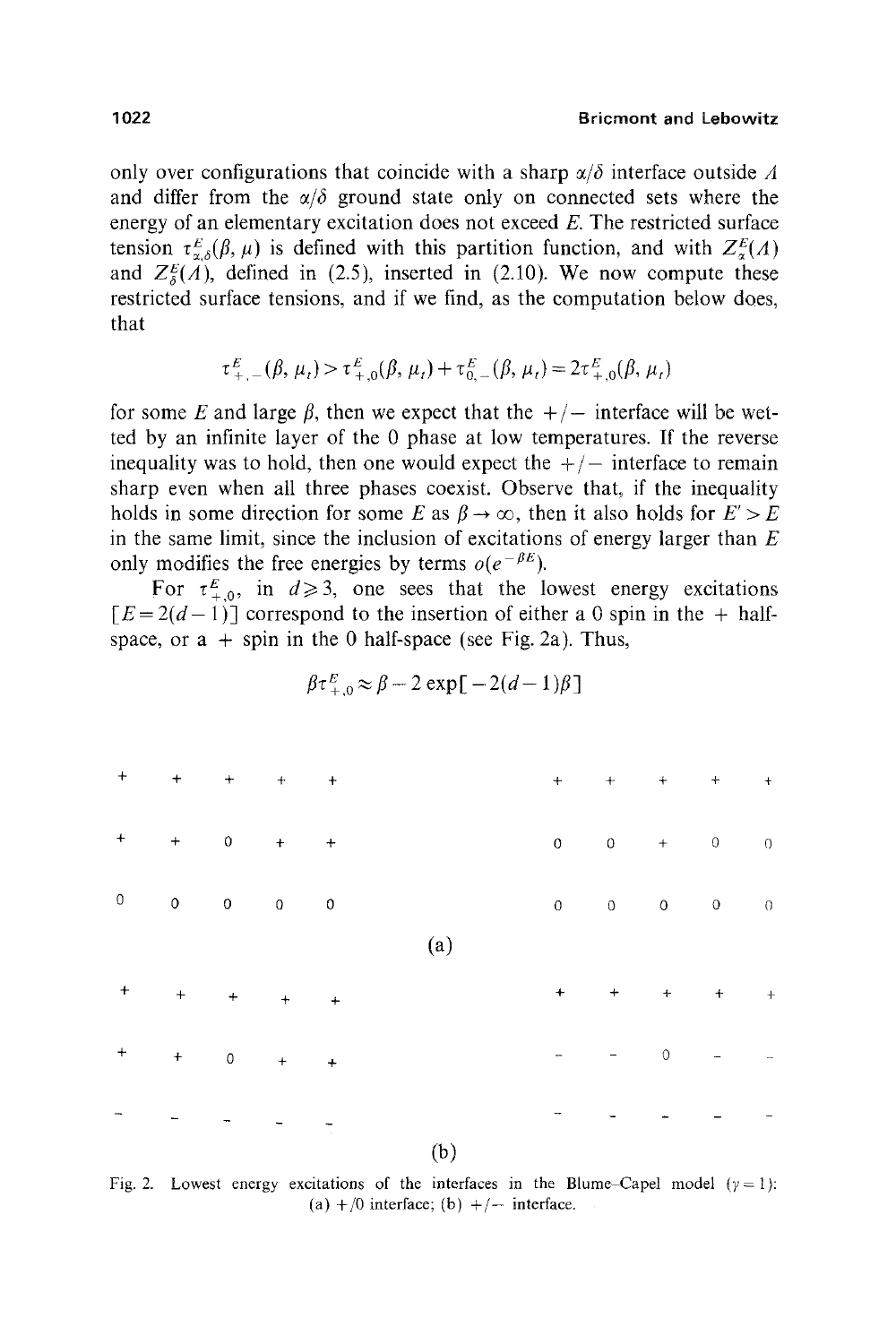[since  $\mu_t(\beta) \approx \exp(-2d\beta)$ , it can be neglected at this order, and so can the excitations of  $Z_3^E$ ,  $Z_3^E$ , which are of order exp( $-2d\beta$ )]. For  $\tau_{+-}^E$ , one may insert a 0 spin either in the  $+$  or in the  $-$  half-space (see Fig. 2b). The insertion of  $a + spin in - spins$  or vice versa costs a higher energy. Thus,

$$
\beta \tau_{\pm}^{E} \approx \beta - 2 \exp[-2(d-1)\beta]
$$

and

$$
\beta(2\tau_{+-}^E - \tau_{+-}^E) \approx -2 \exp[-2(d-1)\beta] < 0
$$

We expect, therefore, that at least for small  $\mu$  and  $T$ , an infinite layer of the 0 phase will wet the  $+/-$  interface at  $T<sub>i</sub>$ .

*Remark* l. What happens in two dimensions? There the interface is really a one-dimensional system; it is (therefore) not a regular system, i.e., there are too many excitations with a given energy corresponding to steps in the interface and there is no convergent expansion for the gas of lowenergy excitations, at least not any obvious one. So, strictly speaking, the method outlined above does not work for  $d=2$ . However, our calculation still suggests that one gains entropy by inserting layers of 0 spins, so we expect a similar result. This is certainly true for  $y > 1$ , where one gains energy. This model provides a nice illustration of the difference between wetting and roughening: For  $T < T_t$ , the  $+/-$  interface will be sharp, but, since it is a line, it will fluctuate widely, so that in the thermodynamic limit one obtains a Gibbs state that is a convex combination of the  $+$  and the - phases. On the other hand, at  $T = T_i$ , the same b.c. will lead to the pure O state.

*Remark 2.* Let us emphasize some differences between the cases  $y > 1$  and  $y = 1$ . In both situations wetting is expected to occur because the (restricted) free energy of a  $+/-$  interface is higher than the combined free energies of  $+/0$  and a  $0/-$  interface. However, for  $\gamma > 1$ , say  $\gamma = 2$ , the difference between these free energies is due to the ground state and is of order one (per unit surface area), while for  $y = 1$  it is due to low-energy excitations and is of order  $(1/\beta)e^{-c\beta}$  for some  $c>0$ , as we have just seen.

This has two consequences: First, for  $\gamma > 1$ , there will be, even for T much below  $T_t$ , one (or several) layers of zeros, while for  $\gamma = 1$  this is much less likely. Thus, the divergence of the width  $W_0$  of the layer of zeros should occur only for T very close to T, when  $\gamma = 1$ . Second, since the free energy difference that is responsible for this divergence is small, we expect it to be difficult to observe in numerical simulations because of boundary effects. This is especially true at low temperatures, even though the correlation length is small there, and one might think that finite-size effects are small, too.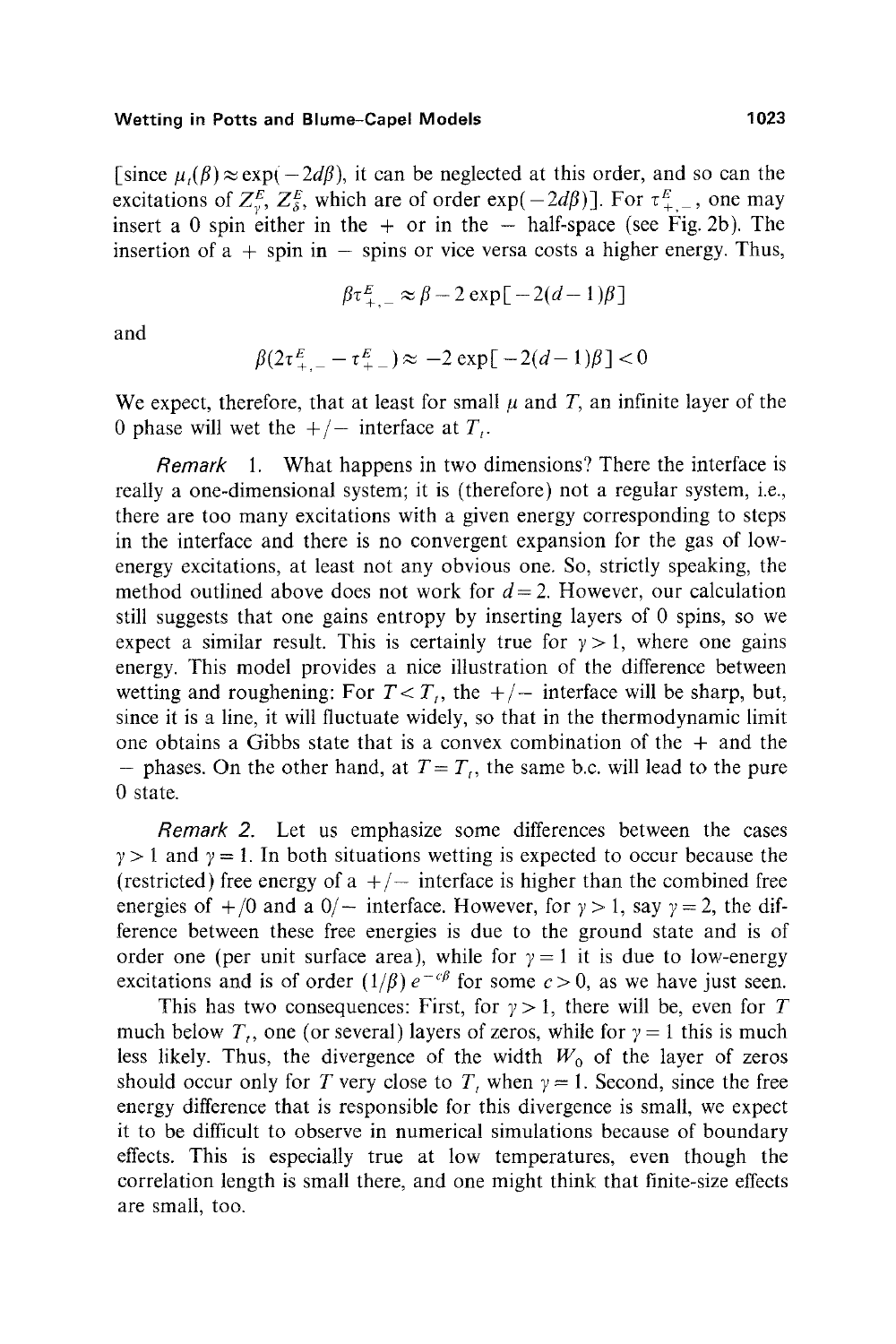So we expect that a numerical simulation for  $\gamma = 1$  would give different results than the one done for  $\gamma = 2$ .<sup>(11)</sup> However, we see no theoretical reason why the true asymptotic divergence (in infinite volume, when  $T \uparrow T$ .) of  $W_0(T)$  should be different for  $y = 1$  or  $y = 2$ . Rather, we conjecture that the scaling theory<sup>(25)</sup> relating  $W_0$  to the ground state of a Schrödinger operator via a Feynman-Kac formula also applies to  $\gamma = 1$ ; this implies that we expect a divergence of the form  $W_0(T) \approx |T - T_c|^{-1/3}$ . This remark may be relevant to understanding the numerical data obtained for the Potts model,  $(1)$  as we shall discuss in the next section.

# **3. THE POTTS MODEL**

# **3.1. Phase Diagram**

At each site  $x \in \mathbb{Z}^d$  we have a variable  $S_x = 1, ..., q$  and the Hamiltonian is given by

$$
H(S_A) = -\sum_{\langle xy \rangle} \delta(S_x - S_y) \tag{3.1}
$$

where  $\delta(\cdot)=0$  or 1 is the Kronecker delta. (Boundary conditions, equilibrium states, etc., can be introduced as in Section 2.)

It is known<sup>(21,22)</sup> that, for q large enough, the phase diagram is as follows: For  $\beta$  large, there are q pure phases, with most spins in each phase equal to one of the  $q$  possible values. At high temperatures, there is only one phase, the disordered one. The transition between the two regimes is of first order: At  $\beta_t$  ( $\sim d^{-1} \log q$ ) the energy  $\lceil = \langle \delta(S_x-S_y) \rangle \rceil$  and the "magnetization"  $\lceil = \langle \delta(S_{x} - m) \rangle$  in the *m*th phase] are discontinuous.

For q large and  $\beta > \beta_i$ , mixed b.c.  $(S_x = r$  on the top,  $S_x = m \neq r$  on the bottom) produce a non-translation-invariant state if  $d \geq 3$  or a fluctuating, but (locally) sharp, interface if  $d = 2$ . The question is whether this interface is wetted by the disordered phase at  $\beta$ . While discussing this, we shall not consider the way in which this layer of disordered phase increases in thickness as  $T$  approaches  $T_t$ .

Before carrying out the analysis, we shall argue that this model is, for q large, very similar to the Blume-Capel model for  $\beta$  large. Then we shall perform a perturbative calculation in  $q^{-1/d}$  for the wetting problem, which will be the analogue of the low-temperature expansion of the preceding section.

To do this, we rewrite the model in a form that makes the analogy with the Blume–Capel model more transparent. For each bond  $\langle xy \rangle$ , we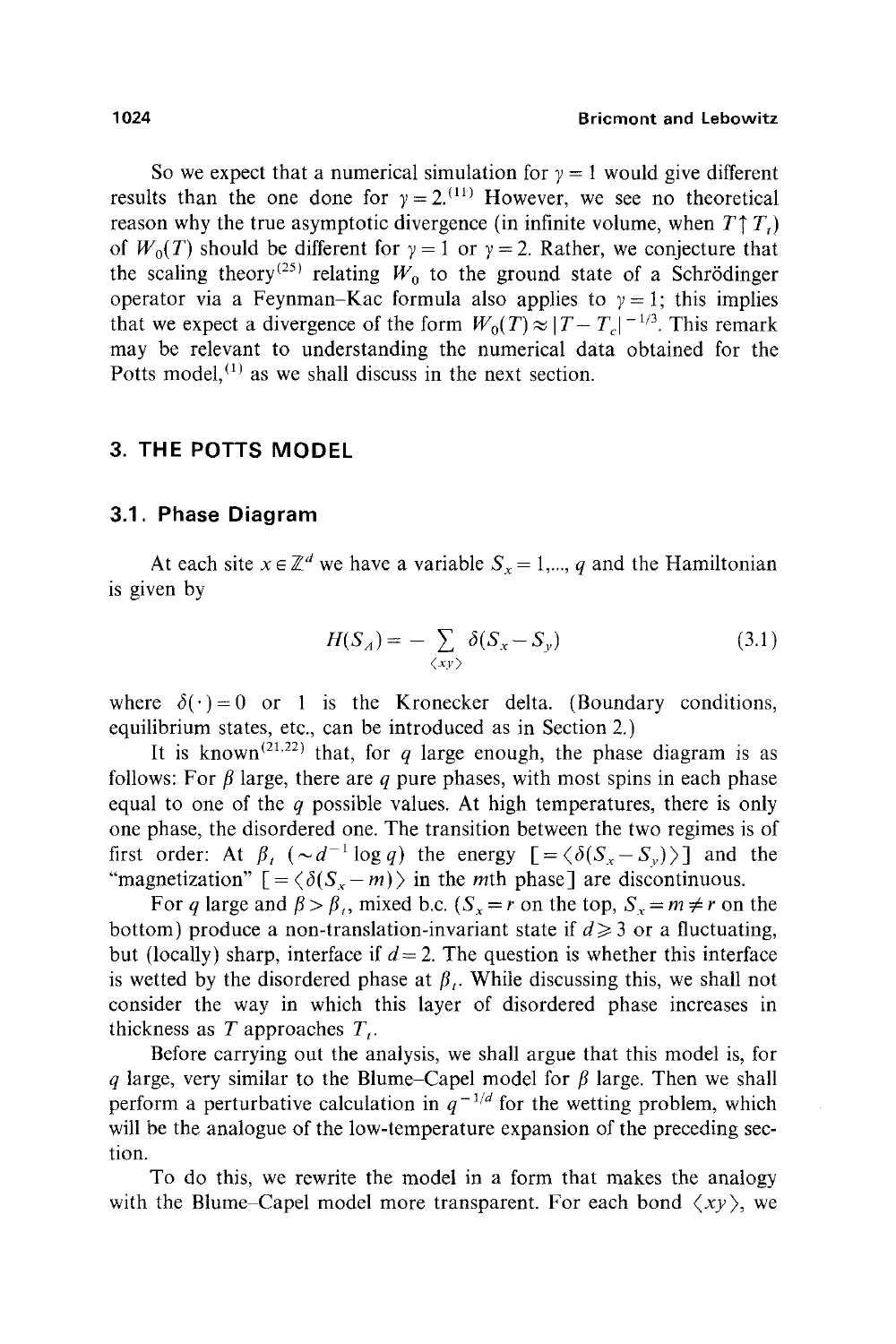introduce a variable  $t_{xy} = \delta(S_x - S_y) = 0$  or 1. The partition function can be rewritten as

$$
Z(A) = \sum_{S_A} \exp\left[\beta \sum_{\langle xy \rangle} \delta(S_x - S_y)\right] = \sum_{t_{xy} = 0,1} \exp\left[\sum_{\langle xy \rangle} \beta t_{xy} + S(t_A)\right]
$$
(3.2)

where  $S(t_A) = log$ (number of configurations consistent with a given assignment of  $\{t_{xy}\}\)$ . Of course, this number may be zero, in which case we say that the configuration of the  $t$  variables is not admissible, and we restrict the sum in (3.2) to admissible configuration.  $S(t_A)$  may be considered as an entropy term, but we shall consider it below as an energy term. Let  $\beta = \tilde{\beta} \log q$  and define

$$
-\widetilde{H}(t_A) = \widetilde{\beta} \sum_{\langle xy \rangle} t_{xy} + S(t_A) / \log q \tag{3.3}
$$

Then

$$
Z(\Lambda) = \sum_{t_{xy}=0,1}^* \exp\left[-(\log q)\,\tilde{H}(t_{\Lambda})\right] \tag{3.4}
$$

the sum  $\Sigma^*$  being over admissible configurations.

This representation calls for the following observations:

1. The number of values taken by the variables  $t_{xy}$  is reduced to two, uniformly in  $q$ . Moreover, the energy per bond is bounded uniformly in  $q$ , since it is easy to see that  $0 \le S(t_A) \le |A| \log q$  if  $t_A$  is admissible.

2. In (3.4), log q plays the role of  $\beta$  in the Blume-Capel model, while  $\tilde{\beta}$  will play the role of  $\mu$ . More precisely, one observes that, for  $\tilde{\beta} = d^{-1}$ , there are two "ground states" when  $\log q \to \infty$ , the configuration  $t_{xy} = 0$ ,  $\forall xy$ , and the one with  $t_{xy} = 1$ ,  $\forall xy$ . Indeed, when all the t variables are 0,

$$
S(t_A) = \left[\log q + O(q^{-1})\right]|A|
$$

while if all t's are +1,  $S(t_A) = \log q$ , but  $\sum_{\langle xy \rangle} t_{xy} \approx d|A|$ , as  $A \to \infty$ . So  $\mu$ in the Blume-Capel model is replaced here by  $\tilde{\beta} - d^{-1}$ . There is a line  $\beta_{\iota}(q)$ , similar to  $\mu_{\iota}(\beta)$ , of first-order transitions on which two phases coexist, one with most  $t_{xy}$  variables equal to 1 and one with most equal to 0. From this point of view the degeneracy between the  $q$  phases is ignored. For  $\beta \neq \beta_t$ , there is only one phase. Of course, in the present interpretation, the model is somewhat peculiar, since the Hamiltonian contains a "temperature-dependent" term, i.e.,  $S(t_A)/\log q$  [it does depend on q and  $(\log q)^{-1}$  is now playing the role of the temperature]. However, this dependence is weak for q large (of order  $1/q$ ), and provided we take it into account in our calculations, it does not invalidate our method.

To illustrate what the low-energy excitations are in this model for the disordered phase, let us compute the first one: It is given by one  $t_{xy} = 1$ , all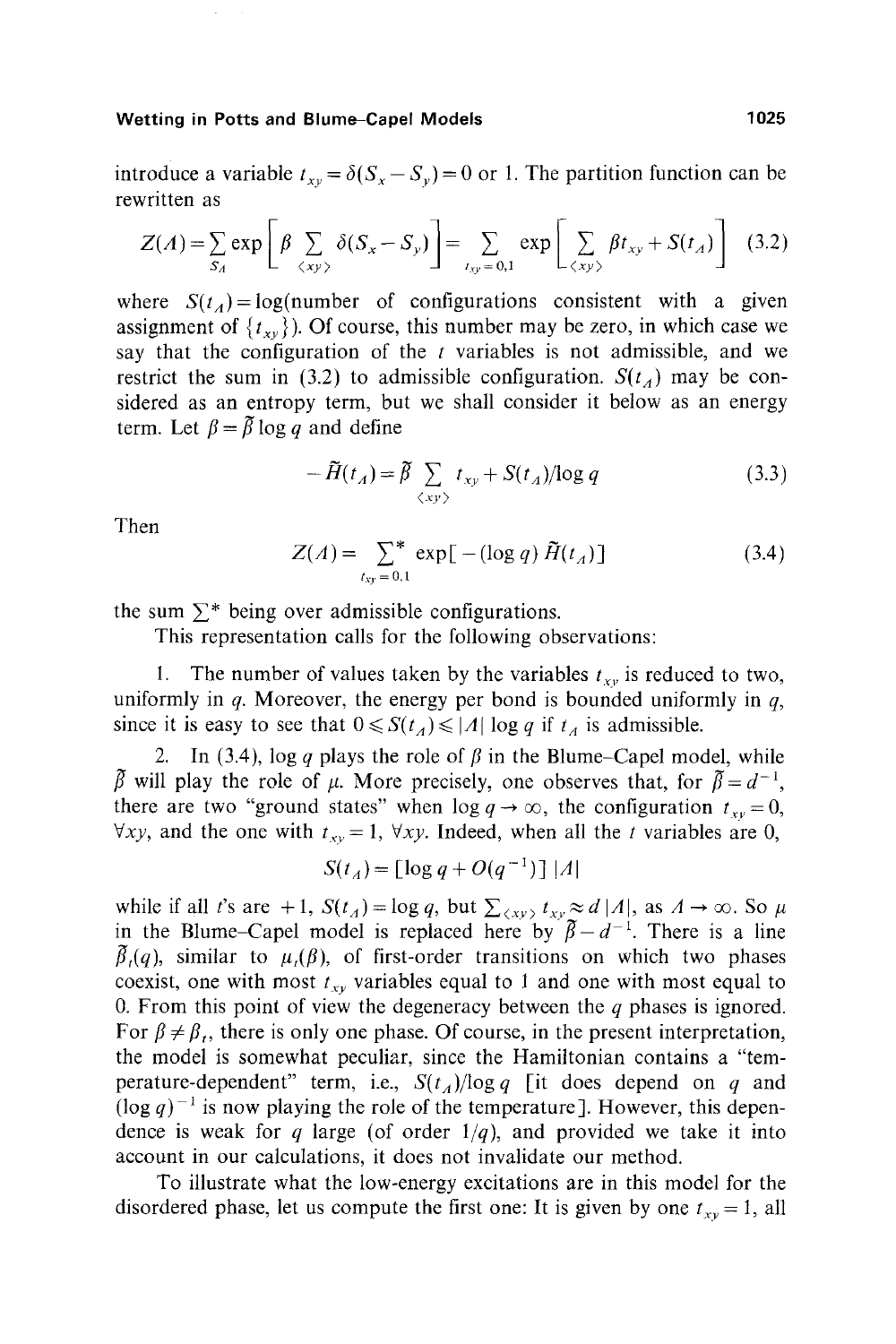other t's being 0. To leading order, one loses a factor of q in the "entropy" term, exp  $S(t_A)$ , and one gains a factor exp  $\beta$  from the energy, so that this excitation has a weight  $e^{\beta}/q \approx q^{(1-d)/d}$  for  $\beta = d^{-1} \log q$ . Just as in the Blume-Capel model, one may compute perturbatively  $\tilde{\beta}_i(q)$  (see Ref. 23 or Ref. 24, where a more systematic but conceptually equivalent approach is used). One obtains to leading order

$$
\beta = \tilde{\beta}, \log q \approx d^{-1} \log q + q^{(1-d)/d}
$$

# **3.2. Interfaces and Wetting**

As in the Blume-Capel model, we introduce surface tensions and restricted surface tensions between any two phases of the model. By symmetry, we need only to consider them for two ordered phases, say 1 and 2, and for an ordered and the disordered phase, say I-D. First of all, it should be clear that the "ground-state energy" of a 1-2 interface is twice that of a 1-D interface, so that we have essentially the same degeneracy here as in the Blume-Capel model for  $\mu = 0$  and  $\gamma = 1$  (an arbitrary number of layers of disordered bonds may be inserted between the 1 and the 2 phases). Indeed, for the 1-2 interface, the ground-state energy is just 1 (per unit of surface), since one bond in the interface is broken and no entropy is gained. In order to compute the "ground-state energy" of the 1-D interface, we consider a rectangle A, with  $A^0$  being the top half,  $A^1$  the bottom half. We denote by |A| the number of sites in A,  $|A| = 2 |A^0| = 2 |A^1|$ ,  $\partial A =$  $\{\langle xy \rangle | x \in A, y \in A^c\}$ ,  $b(A)$  the number of bonds in *A*,  $b(\partial A)$  the number of bonds in  $\partial A$ , and similarly for  $A^0$ ,  $A^1$ . The common boundary  $P=$  $\partial A^0 \cap \partial A^1$  between the two subsets of A is called the interface and  $b(P)$  is the number of bonds in P. In  $A<sup>1</sup>$  we have only the (ordered) ground state 1, and in  $A^0$  we have only the disordered "ground state" (all  $t_{xy} = 0$ ). The  $t_{xy}$ 's are also 0 across the interface. Let  $Z_{1,D}^0(A)$  be the corresponding partition function, where the subscript 0 refers to the fact that we do not allow any "excitations" of the "ground states."  $Z_1^0(A)$  [resp.  $Z_p^0(A)$ ] is the corresponding partition function with the ground state  $1$  (resp. D) everywhere in  $\Lambda$ . Then we have

$$
\log Z_1^0(A) = \beta[b(A) + b(\partial A)]
$$
  

$$
\log Z_D^0(A) = \log S(t_{xy} = 0, \forall xy)
$$
  

$$
= \left[\log q + O\left(\frac{1}{q}\right)\right] |A| + O\left(\frac{1}{q}\right)b(\partial A)
$$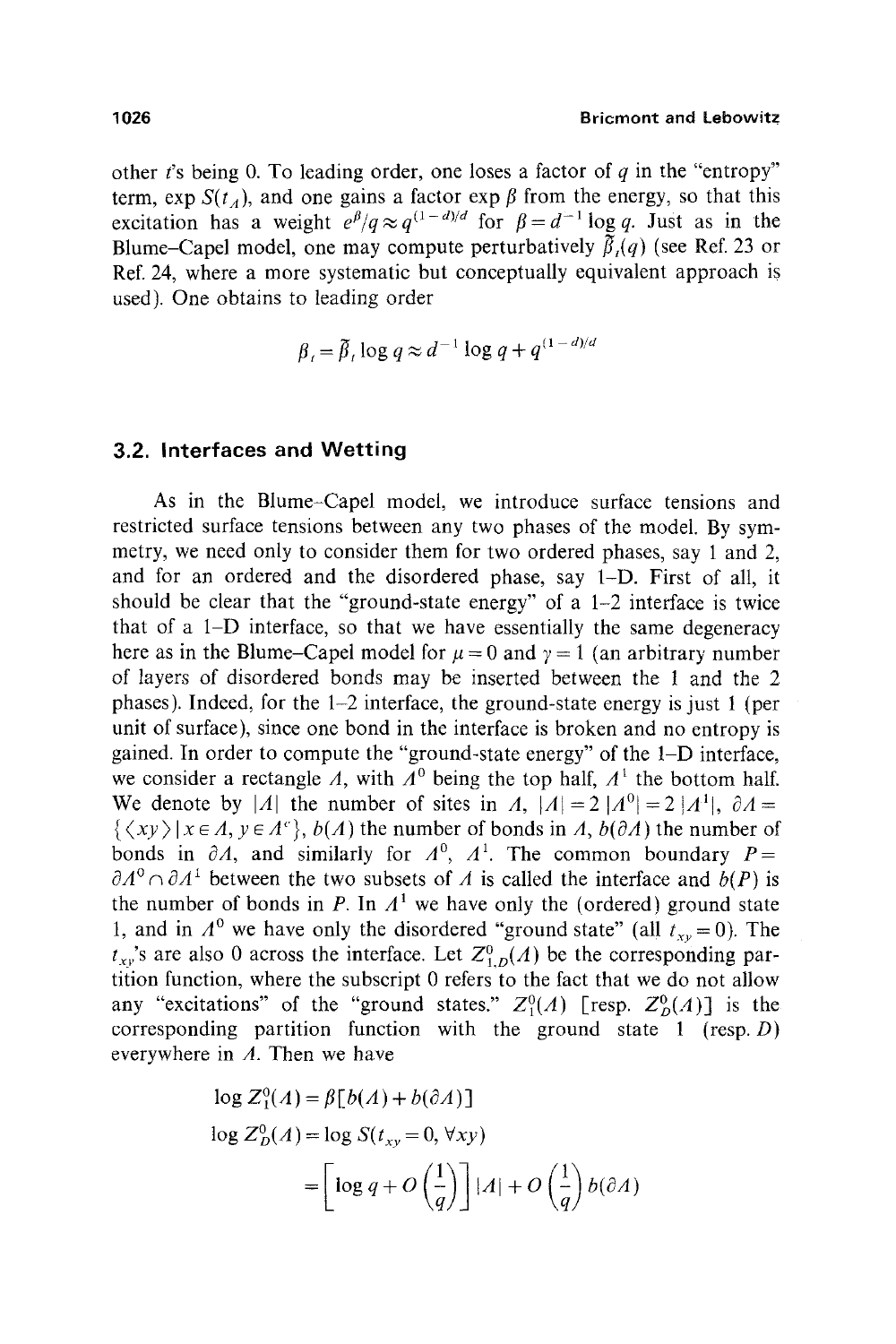$$
\log Z_{1,D}^0(A) = \beta \left[ b(A^1) + b(\partial A^1) - b(P) \right]
$$

$$
+ \left[ \log q + O\left(\frac{1}{q}\right) \right] |A^0| + O\left(\frac{1}{q}\right) b(\partial A^0)
$$

Therefore,

$$
\beta \tau_{1,D}^0(A) = -\log \frac{Z_{1,D}^0(A)}{[Z_1^0(A) Z_D^0(A)]^{1/2}}
$$

$$
= \left[\frac{\beta}{2} + O\left(\frac{1}{q}\right)\right] b(P)
$$

because the bonds in the interface are ordered in  $Z^0(A)$ , but not in  $Z^0_{1,D}(A)$ . Thus, the "ground-state energy" of the interface (as  $q \to \infty$ ) is 1/2 (per unit surface), i.e., exactly one-half the ground-state energy of a  $1-2$  interface.

Now we have to compute low-energy excitations of the interfaces. To be specific, consider  $d = 3$ . We start with the 1-2 interface: To leading order, we can insert one of the  $q-2$  states different from 1 and 2 either into the 1 half-space or into the 2 half-space (see Fig. 3a). This has a weight  $e^{-5\beta}$  (for  $d=3$ ) for the energy times  $q-2$  for the entropy, so to leading order, using  $\beta_t \approx \frac{1}{3} \log q$ , we have

$$
\beta_t \tau_{12}^E \approx \beta_t - 2q^{-2/3}
$$

The lowest excitations of  $Z_1^E(A)$  are of higher order.

|       |                | $\begin{array}{cccccccccccccc} 1 & & 1 & & 1 & & 1 & & 1 \end{array}$        |     |                | $\begin{array}{cccccccccc} 1 & & 1 & & 1 & & 1 & & 1 \end{array}$                                                                                                      |  |
|-------|----------------|------------------------------------------------------------------------------|-----|----------------|------------------------------------------------------------------------------------------------------------------------------------------------------------------------|--|
|       |                | $2$ $2$ $q$ $2$ $2$                                                          |     | $\mathbf{l}$   | $\begin{array}{ccccccccccccc} & & & & & 1 & & & & 1 & & & & 1 \end{array}$                                                                                             |  |
|       |                |                                                                              |     | $2^{\circ}$    | $2$ $2$ $2$ $2$                                                                                                                                                        |  |
|       |                | $\begin{array}{ccccccccccccc} 1 & & & 1 & & & 1 & & & 1 & & & 1 \end{array}$ | (a) |                | $\begin{array}{ccccccccc} 1 & & & & 1 & & & & 1 & & & 1 \end{array}$                                                                                                   |  |
|       |                | $\begin{array}{ccccccccc}\n1 & & 1 & & q_6 & & 1 & & 1\n\end{array}$         |     |                | $\begin{matrix} \mathsf{q}_1 & \mathsf{q}_2 & \mathsf{1} & \mathsf{q}_3 & \mathsf{q}_4 \end{matrix}$                                                                   |  |
| $a_1$ | $\mathbf{q}_2$ | $q_3$ $q_4$ $q_5$                                                            | (b) | $\mathbf{q}_5$ | $\begin{matrix} \mathsf{q} & \mathsf{q} \\ \mathsf{q} & \mathsf{q} \end{matrix} \qquad \begin{matrix} \mathsf{q} & \mathsf{q} \\ \mathsf{q} & \mathsf{q} \end{matrix}$ |  |

Fig. 3. Lowest energy excitations of the interfaces in the Ports model: (a) 1/2 interface; (b) *1/D* interface.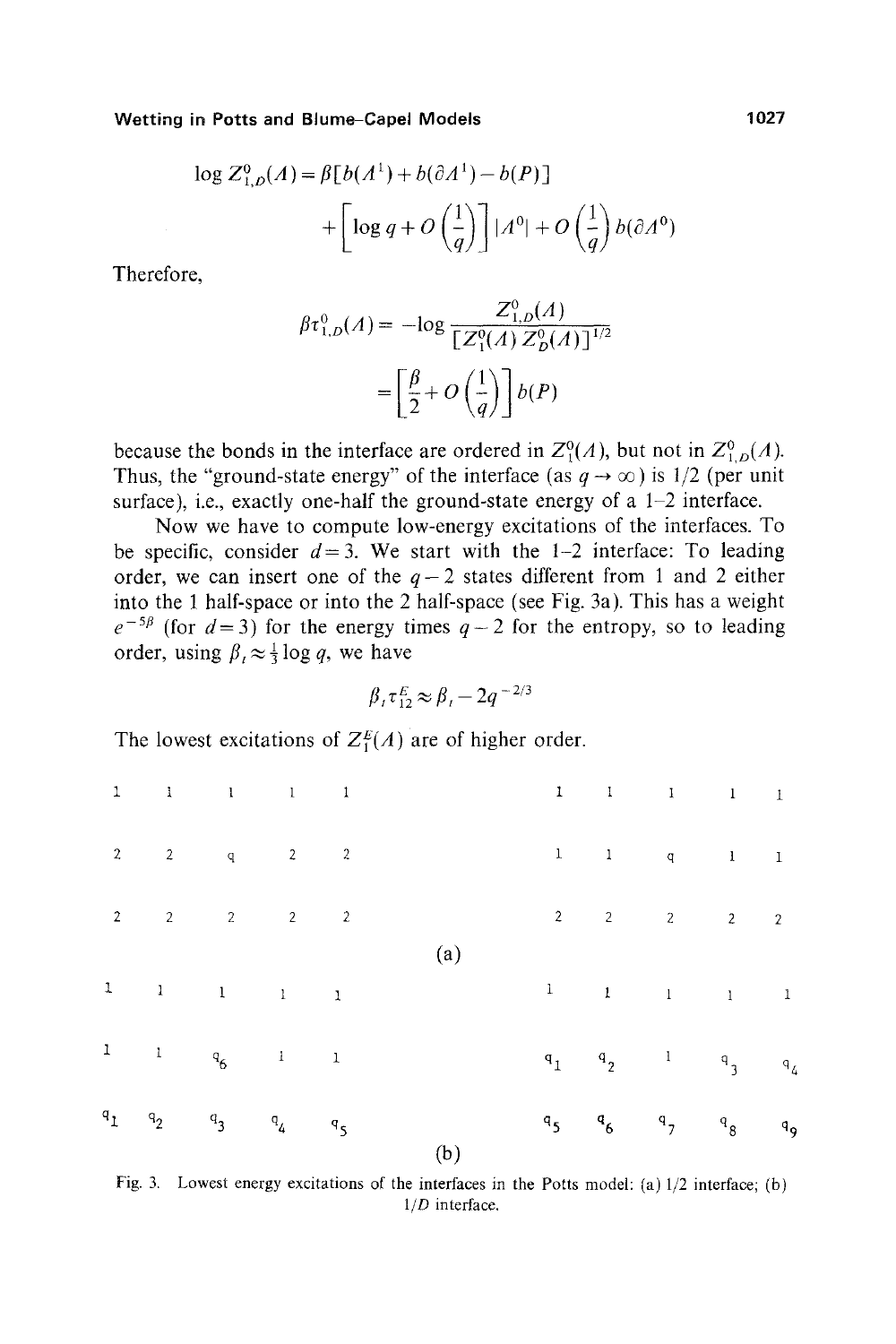Now we compute  $\tau_{1D}^E$ . We may either insert one spin different from 1 in the ordered half-space (see Fig. 3b), which carries a weight  $e^{-5\beta}$  (energy) times  $q$  (entropy), or we may insert one spin equal to one in the disordered phase. There one loses q on the entropy side, but gains  $e^{\beta}$  in the energy. However, there is one more term to leading order. As we saw in Section 3.1, the lowest order excitations of the disordered phase have a weight equal to  $q^{-2/3}$  (for  $\beta$ ,  $\approx \frac{1}{3} \log q$ ). When we compute the restricted surface tension  $\tau_{1,0}^E$ , we have to compare the number of these excitations appearing in  $\frac{1}{2}$  ln  $Z_{D}^{E}(A)$  and in ln  $Z_{1,D}^{E}(A)$ . However, in  $Z_{1,D}^{E}(A)$  these excitations cannot be located across the interface, while they may occur there in  $Z_0^E(A)$ . This adds  $\frac{1}{2}q^{-2/3}$  to  $\beta \tau_{1D}^E$ , where the  $\frac{1}{2}$  comes from the  $\frac{1}{2}$  multiplying  $\ln Z_{p}^{E}(A)$  above (this is similar to the calculation of the "ground-state") energy"). The final result for  $\tau_{1D}^E$  is

$$
\beta_t \tau_{1D}^E \approx \frac{1}{2} \beta_t - 2q^{-2/3} + \frac{1}{2} q^{-2/3} = \frac{1}{6} \log q - \frac{3}{2} q^{-2/3}
$$

and, comparing the two results, we have that in  $d=3$ ,  $\beta_i(2\tau_{1D}^E-\tau_{12}^E)\approx$  $-q^{-2/3}$  < 0. We therefore expect wetting by the disordered phase at  $T<sub>t</sub>$  in  $d \geq 3$ . We expect wetting to occur also in  $d = 2$ , but the remarks made at the end of Section 2 can be repeated here. In particular, this model is analogous to the Blume–Capel model with  $y = 1$ , in the sense that the difference between the restricted surface tensions is produced by low-energy excitations and not by a difference in the "ground-state energies." Numerical simulations were actually done by Selke for  $q = 20$ , <sup>(1)</sup> and one sees that the width  $W_0$  of the disordered layer is much smaller than in the Blume-Capel model for  $\gamma = 2$ <sup>(1,11)</sup>  $W_0$  appears to diverge much faster than in the  $y = 2$  Blume-Capel model both when the size of the box increases and when the temperatures increases toward  $T<sub>i</sub>$ . However, the preceding discussion suggests that it may be difficult to find the true asymptotic behavior of this width in feasible numerical simulations, because of the smallness of the free energy difference responsible for its divergence.

It is also quite possible that  $W_0$  appears to diverge faster only because at the temperatures where the numerical simulations are made, one sees only the first few layers of the disordered phase, while the corresponding layers are present at much lower temperatures in the  $\gamma = 2$  Blume-Capel model. In any case, we do not see any theoretical reason to expect a different exponent for  $W_0$  in the Potts model than in the  $\gamma = 1$  or  $\gamma = 2$ Blume–Capel models [i.e.,  $W_0(T) \approx |T-T_1|^{-1/3}$ ].